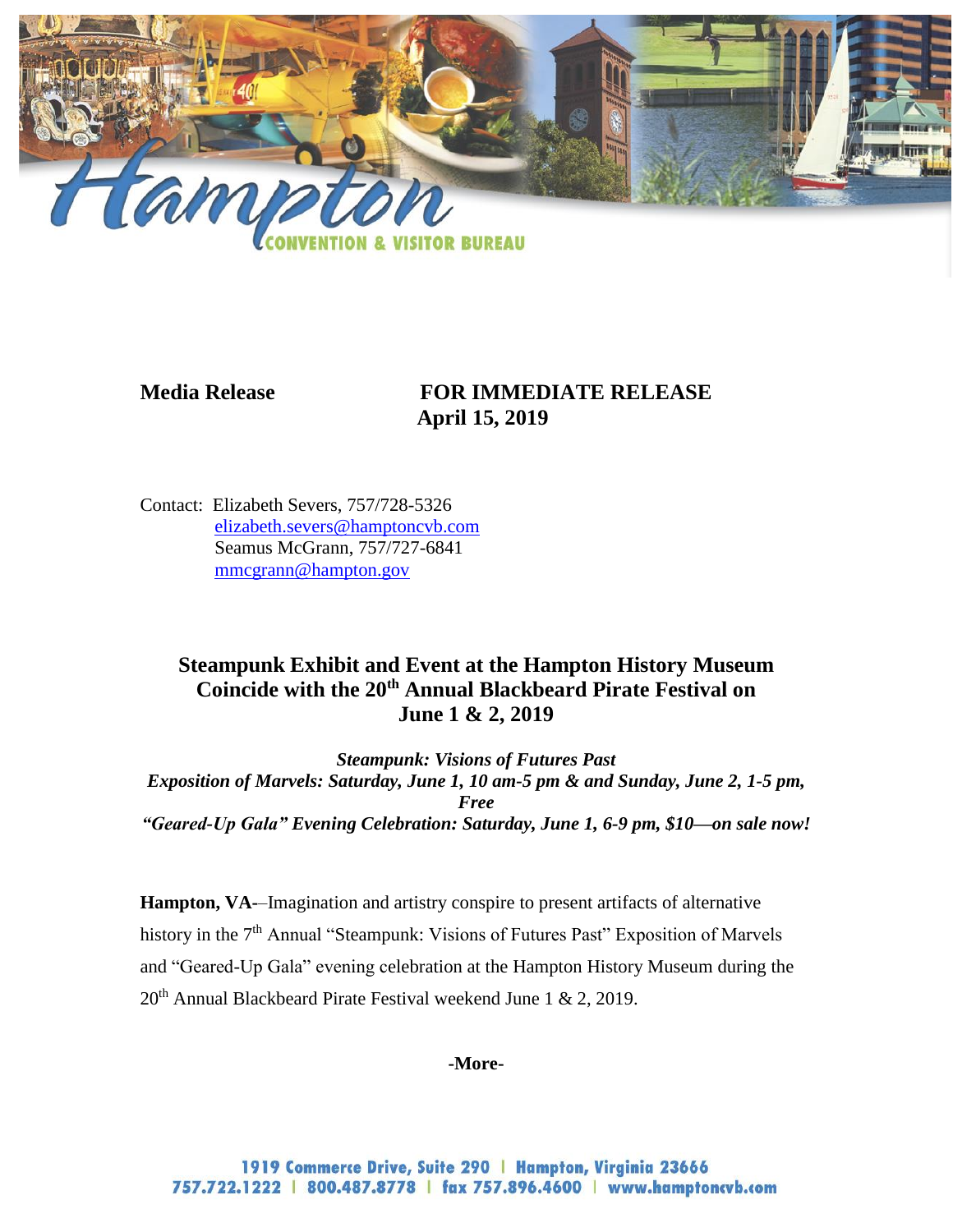#### **Steampunk Exhibit and Event at the Hampton History Museum Coincide with the 20th Annual Blackbeard Pirate Festival on June 1 & 2, 2019- Page 2**

Join Hatton Cross Steampunk and featured presenters such as A Steampunked Life to experience the work of artists and craftspeople whose attire, weaponry, gadgets, contraptions and conveyances conjure up a time when airships were commonplace and steam power ruled the world.

Steampunk is a sub-genre of science fiction that focuses on a romanticized notion of futurism, typically taking place either during the Victorian era (1851-1901) or maintaining similar fashion and aesthetic of the era but set in an alternate time, place, or even world. Machinery abounds and one's imagination is fueled by fantastic steam engines and limitless possibilities.

More activities have been added to this year's event to put visitors in a Steampunk frame of mind. Attendees can literally "put themselves in the picture" in a Steampunk Selfie Station complete with retro sci-fi backgrounds, costume items and props. Children (and adults) can get into the creative mode of the event by making Steampunk props with arts and crafts supplies provided and coloring pages created especially for the event by Conquest Comics.

The weekend is organized by Michael Parodi of Hatton Cross Steampunk. Admission to the museum and exhibit is free and open to the public on Saturday, June 1, 10:00 a.m. - 5:00 p.m., and Sunday, June 2, 1:00 p.m. - 5:00 p.m. Tickets to the celebration on Saturday, June 1, 6:00 p.m. - 9:00 p.m. are \$10 in advance, \$12 at the door. Advance purchase is recommended by calling 757/727-6824.

## **Exposition of Marvels**

Throughout the weekend, be dazzled by the work of a variety of Steampunk artists

**-More-**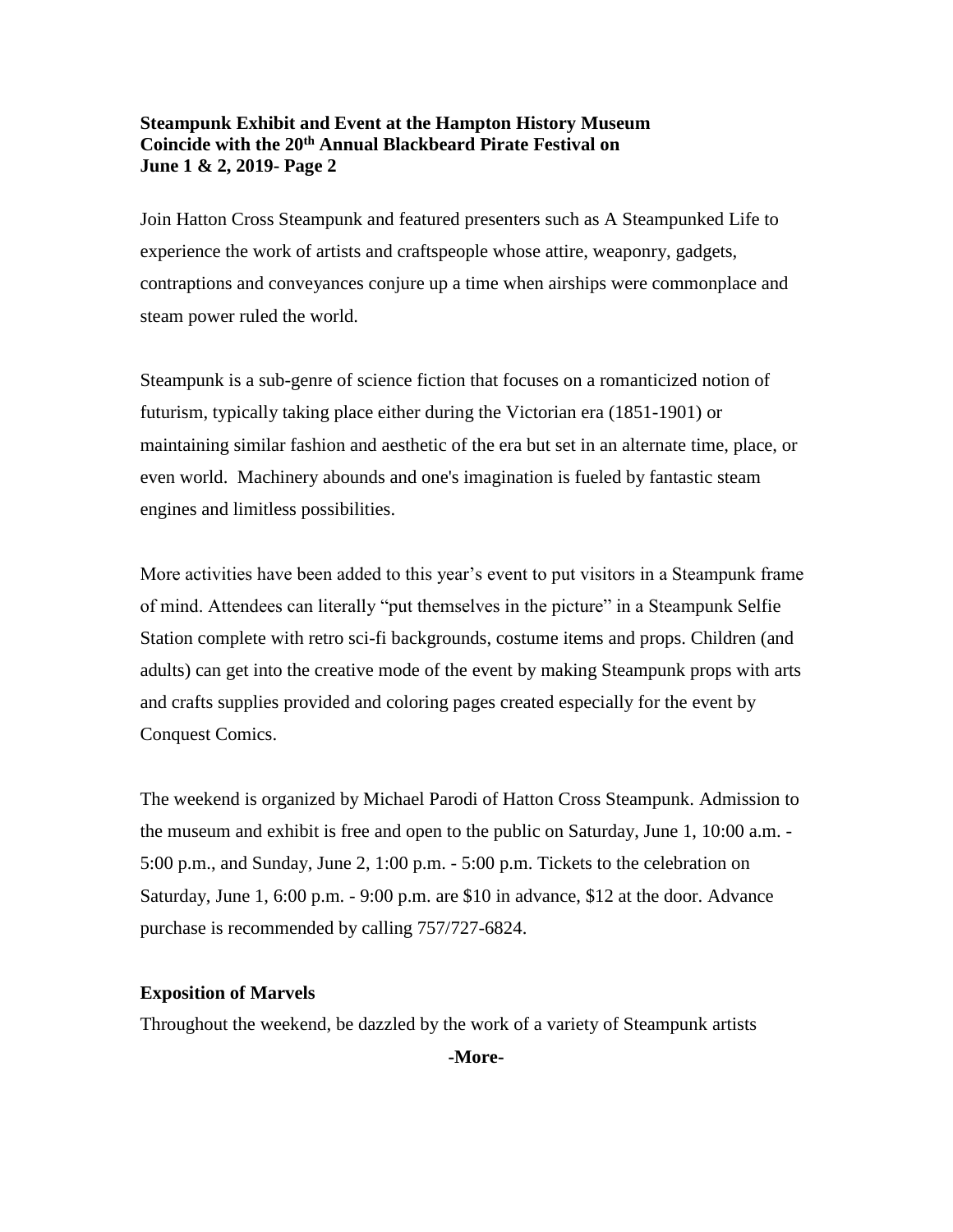#### **Steampunk Exhibit and Event at the Hampton History Museum Coincide with the 20th Annual Blackbeard Pirate Festival on June 1 & 2, 2019- Page 3**

highlighted by the inventions and vehicles of Steampunk artisan Michael Parodi of Hatton Cross Steampunk from Gloucester, VA. A Steampunked Life from Surry, VA, will be purveying their original artwork, steampunk weapons, hats, accessories and other retro-futurist accouterments. Steampunk mixed-media art, jewelry and accessories can be admired and purchased from artist Sinead Sanderson of Original Sin Art. Lamps, metal art, hats and jewelry will be offered for sale from artist Doug West. Also featured will be several authors from Virginia-based HCS Publishing, as well as Conquest Comics.

Attendees can partake in the thrills and spills of Splendid Teapot Racing at 2:00-3:00 p.m. on Saturday. Musician Katie Teardrop will perform at 2:30 pm on Sunday. On both days, Michael Parodi will be offering "Steampunk 101," to orient the uninitiated on Steampunk.

## **"Geared-Up Gala" Evening Celebration**

On Saturday, June 1, 6-9 pm, celebrate this fantastical exposition with the "Geared-Up Gala" featuring the "Grunge Grass" music of Tornado Bait in a musical twist on Grimm's Fairy Tales. Join the band for a presentation of Msesippi's Grimm Un-fairy Tales narrating the epic stories of scorned lovers, neighbors and the world around us. Gather about this band featuring a unique line up of friends and special guest for a night to remember. Grab an instrument from the "Trunk of Funk," play a limber jack and draw a happy face on a brown paper bag. Mosquito Cabaret make music that knows no borders; with a melting pot of sonic qualities consisting of equal parts folk, punk, klezmer, humppa, rembetika, and so much more! Prepare to be mesmerized by the fabulous steampunk-themed dance performance Wicked Hips (USA). This is not a seated event.

Beer and wine will be available for purchase. Proceeds benefit the museum's educational programs.

**-More-**